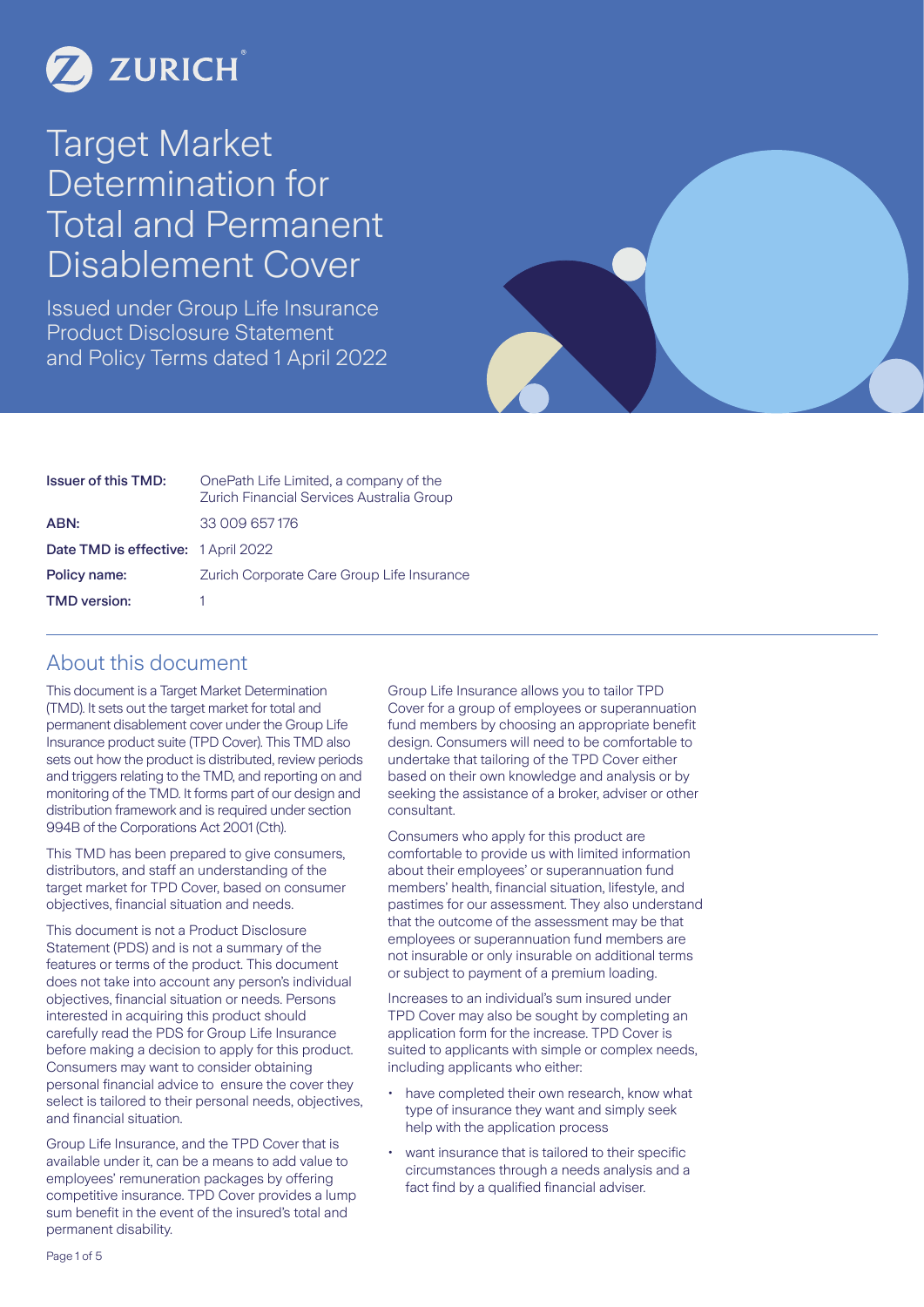# Product and key attributes

TPD Cover is designed for employers or superannuation fund trustees with the needs and objectives set out below. It pays a lump sum if the life insured suffers a total and permanent disability that meets the relevant TPD definition. The relevant TPD definition will be communicated prior to commencement of the policy.

There are four offerings for TPD definitions including:

- Standard TPD Definition
- TPD Definition Option 1 (Own Occupation)
- TPD Definition Option 2 (Incapable of ever)
- TPD Definition Option 3 (No minimum hours)
- Non-Standard TPD Definition available at request

Each TPD definition offers different parts applicable under each Standard or Non-Standard TPD definition and is set out in the following table:

### Parts of TPD Definition applying to each TPD Definition

| <b>TPD Definition</b>                          | <b>Specific</b><br><b>Medical</b><br><b>Conditions</b> | Part 1a<br>Any<br>Occupation | Part 1b<br>Own<br>Occupation | Part 1c<br>Any<br>Occupation<br>No minimum<br>hours | Part 2<br>Incapable<br>of ever (Any<br>Occupation) | Part 3<br><b>Activities</b><br>of Daily<br><b>Work</b> | Part 4<br><b>Normal</b><br><b>Domestic</b><br><b>Duties</b> | Part 5<br><b>Mental</b><br><b>Health</b> |
|------------------------------------------------|--------------------------------------------------------|------------------------------|------------------------------|-----------------------------------------------------|----------------------------------------------------|--------------------------------------------------------|-------------------------------------------------------------|------------------------------------------|
| <b>Standard TPD</b><br>Definition              |                                                        | $\checkmark$                 | $\times$                     | $\times$                                            | $\times$                                           | $\checkmark$                                           | $\times$                                                    |                                          |
| TPD Definition Option 1<br>(Own Occupation)    | $\checkmark$                                           | $\times$                     | $\checkmark$                 | $\times$                                            | $\times$                                           | $\checkmark$                                           | $\times$                                                    | $\checkmark$                             |
| TPD Definition Option 2<br>(Incapable of ever) | $\checkmark$                                           | $\checkmark$                 | $\times$                     | $\times$                                            | $\checkmark$                                       | $\checkmark$                                           | $\times$                                                    | $\checkmark$                             |
| TPD Definition Option 3<br>(No minimum hours)  | $\checkmark$                                           | $\times$                     | $\times$                     | $\checkmark$                                        | $\times$                                           | $\checkmark$                                           | $\times$                                                    | $\checkmark$                             |
| Non-Standard TPD<br>Definition                 | $\star$                                                | $\star$                      | $\star$                      | $\star$                                             | $\star$                                            | $\star$                                                | $\star$                                                     | $\star$                                  |

\* Non-Standard TPD Definition is available on request and will comprise the parts of the TPD Definition selected.

The Standard or Non-Standard TPD definitions are designed for the needs of different consumers, as follows:

- Specific Medical Conditions TPD is designed for a broad range of consumers in most occupations. It allows for TPD assessment against specific medical conditions and the waiving of the normal waiting period.
- Any Occupation TPD is a broad definition, designed for consumers in most occupations. It assesses TPD against the likelihood of ever working in any occupation to which the life insured is suited by education, training, or experience.
- Own Occupation TPD provides the most comprehensive cover and is designed for consumers in specialised occupations with very specific occupational duties, where inability to perform all or some of those duties could prevent them from working in the same occupation ever again.
- Any Occupation (Incapable of ever) TPD is designed for consumers in most occupations. It assesses TPD against the capability of ever working in any occupation to which the life insured is suited by education, training, or experience.
- Activities of Daily Work TPD (bending, communicating, vision (reading) walking, lifting and manual dexterity) TPD is designed for consumers in most occupations. It allows for TPD assessment against activities of daily work and assesses TPD against the capability of ever working in any occupation to which the life insured is suited by education, training, or experience.

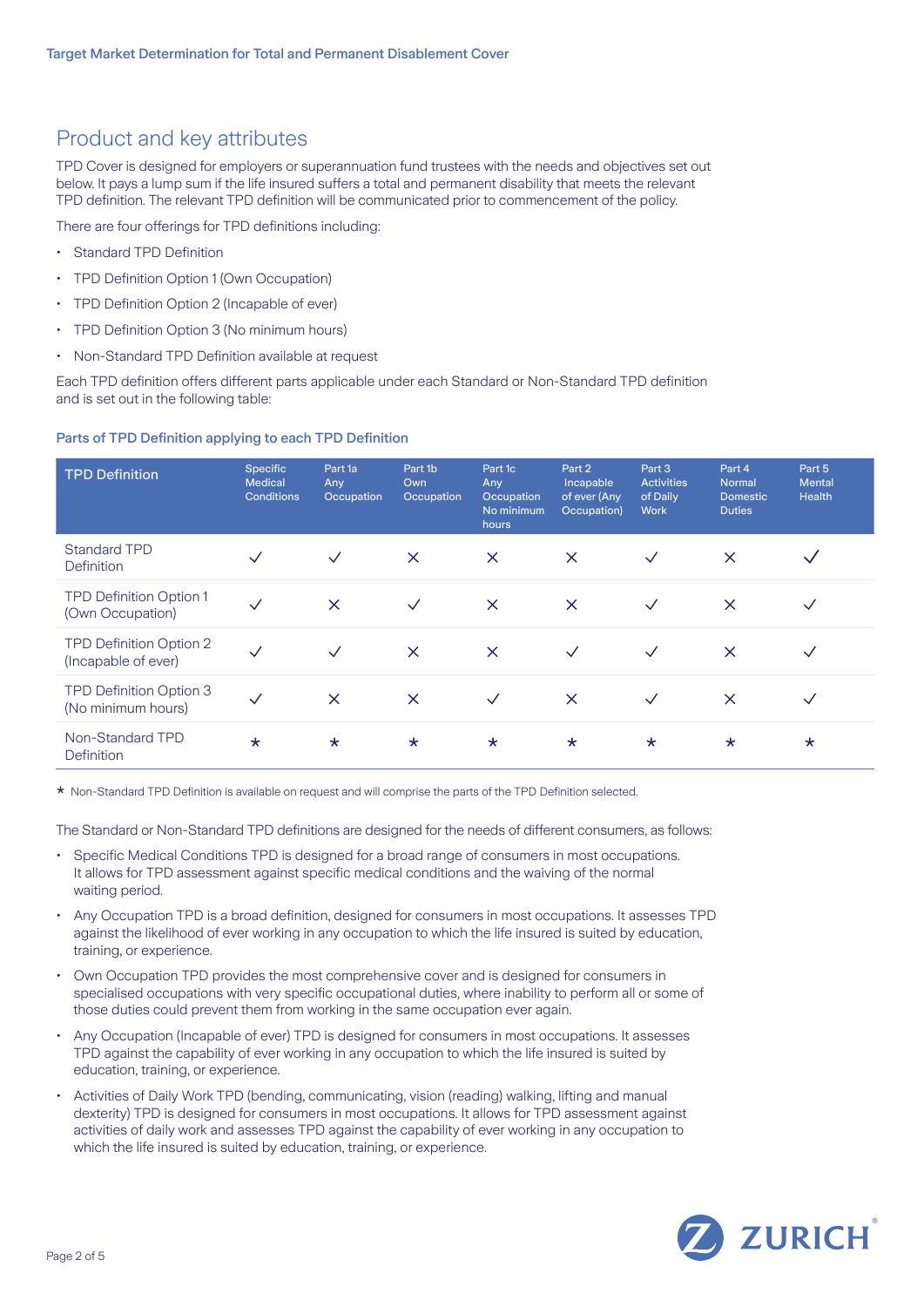- Normal Domestic Duties TPD is designed for consumers who describe their main occupation as maintaining the family home.
- Mental Health TPD is designed for consumers in most occupations. It allows for TPD assessment against consumers with mental health conditions and assesses TPD against the capability of working in any occupation to which the life insured is suited by education, training, or experience.

If a life insured is aged 67 at the date of the TPD event occurring, they will be ineligible for Part 1 and Part 2 of the TPD Definition and are only eligible for Part 3, Part 4, or Part 5. The more restrictive TPD benefits from age 67 apply when the TPD benefit expiry age exceeds 67 years.

For employees or superannuation fund members that acquire additional insurance on application, they will need to seek information from their employer or the trustee on the applicable TPD definition that applies to their cover. It may be one of the above definitions or a non-standard TPD definition that has been agreed with their employer or superannuation trustee at that time.

### Needs and objectives

TPD Cover is designed to provide a lump sum benefit to employees or superannuation fund members who have one or more of the following objectives and needs:

- have financial dependents and want to continue providing financial support for the dependents in the event of their total and permanent disability diagnosis
- have (or envisage that in future they will or may have) outstanding financial commitments that will not be satisfied by any other insurance, or superannuation benefits, in the event of their total and permanent disability diagnosis. The financial commitments may include (but are not limited to) mortgage and other debt-servicing costs, income replacement and can also include medical costs, transport expenses and accommodation costs.

Broadly, the target market is employers or superannuation fund trustees that have a desire or feel a need to provide a uniform or tailored lump sum to employees or superannuation fund members on the basis that they have or expect to have outstanding financial commitments that will not be met in the event of their total and permanent disability diagnosis.

The target market for employees or superannuation fund members that acquire additional insurance on application is those who have or expect to have outstanding financial commitments that will not be met in the event of their total and permanent disability diagnosis and who have capacity to pay premiums on an ongoing basis.

As the product pays a lump sum on a total and permanent disability diagnosis it is likely to meet the needs, or go towards meeting the needs, of the target markets.

### Eligibility requirements

When applying for TPD Cover, employees/members of employer/superannuation fund trustees to be covered by TPD Cover:

- generally, must reside in Australia unless the insured person is either on paid or unpaid leave or covered while working outside of Australia under the policy
- must satisfy the eligibility rules in the policy schedule
- generally, will be an Australian citizen, a New Zealand citizen, or a permanent resident within the meaning of the Migration Act 1958 (Cth) or the holder of a visa permitting permanent residence or employment in Australia issued in accordance with the Migration Act 1958 (Cth)
- must be aged between 15 and 69
- by negotiation with the life insured or policy owner, additional or amended eligibility requirements/ exclusions might be applied for a particular plan.

Employees or superannuation fund members that acquire additional insurance on application may be subject to our assessment of health, occupation, and pastimes and as such:

- those with pre-existing health conditions may not be eligible for additional insurance
- not all occupations are eligible for additional insurance
- those who participate in high-risk pastimes may not be eligible for additional insurance.

Group Life Insurance is only available to an employer or superannuation fund trustee that is insuring not less than 20 employees or superannuation fund members.

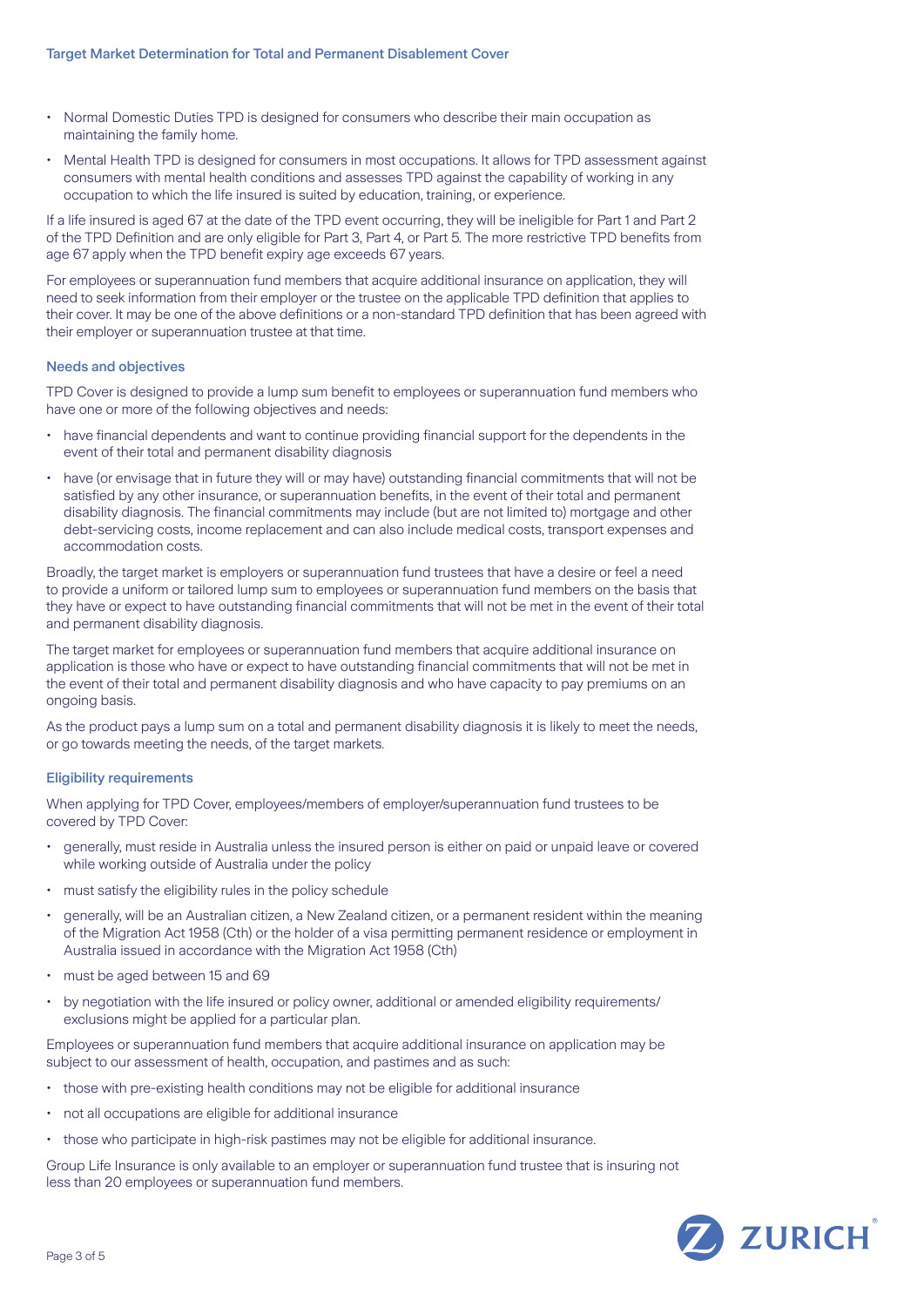### Financial capacity

Employees or superannuation fund members that acquire additional insurance must have the financial capacity to purchase it and to hold it over the timeframe identified for financial protection.

This is important for these two reasons:

- the cost of cover will generally increase over time
- cover will be cancelled, and the life insured won't be covered if premiums are not paid by a certain number of days from the due date.

Such persons will need to meet some or all of the following criteria:

- be earning income
- have personal savings
- have superannuation
- have other means to fund premiums, such as family or other relationships.

They will be provided with an initial premium estimate. However, these persons will be required to form their own assessment on their capacity to fund premiums or alternatively through a needs analysis and a fact find by a qualified financial adviser

### Key exclusions

The following events are not covered under TPD Cover:

- total and permanent disability of the insured person occasioned by war or an act of war occurring in Australia or New Zealand
- total and permanent disability of the insured person which engaged in war service
- where the life insured only holds new events cover under TPD Cover, total and permanent disability caused by an injury that first occurs, or an illness which first became apparent, or a related condition, prior to holding TPD Cover.

This product may be subject to additional exclusions, based on our assessment of an application.

## Conditions and restrictions on distribution

In light of the obligations under the Part 7.8A of the Corporations Act 2001 (Cth) (product design and distribution obligations), an application for TPD Cover must be submitted by a Distributor.

The Distributor may only submit applications for TPD Cover which satisfy all of the following:

- have received a current Group Life Insurance PDS
- have provided information on employees and superannuation fund members as may be required for the purpose of understanding the lives to be provided with TPD Cover
- have received and agreed to a current quote and premium estimate for TPD Cover
- generally, be in Australia.

There are no distribution conditions or restrictions on employees or superannuation fund members that acquire additional insurance other than that the Distributor has provided them with a current Group Life Insurance PDS and the relevant application form. Each individual application will be subject to review and acceptance in each case.